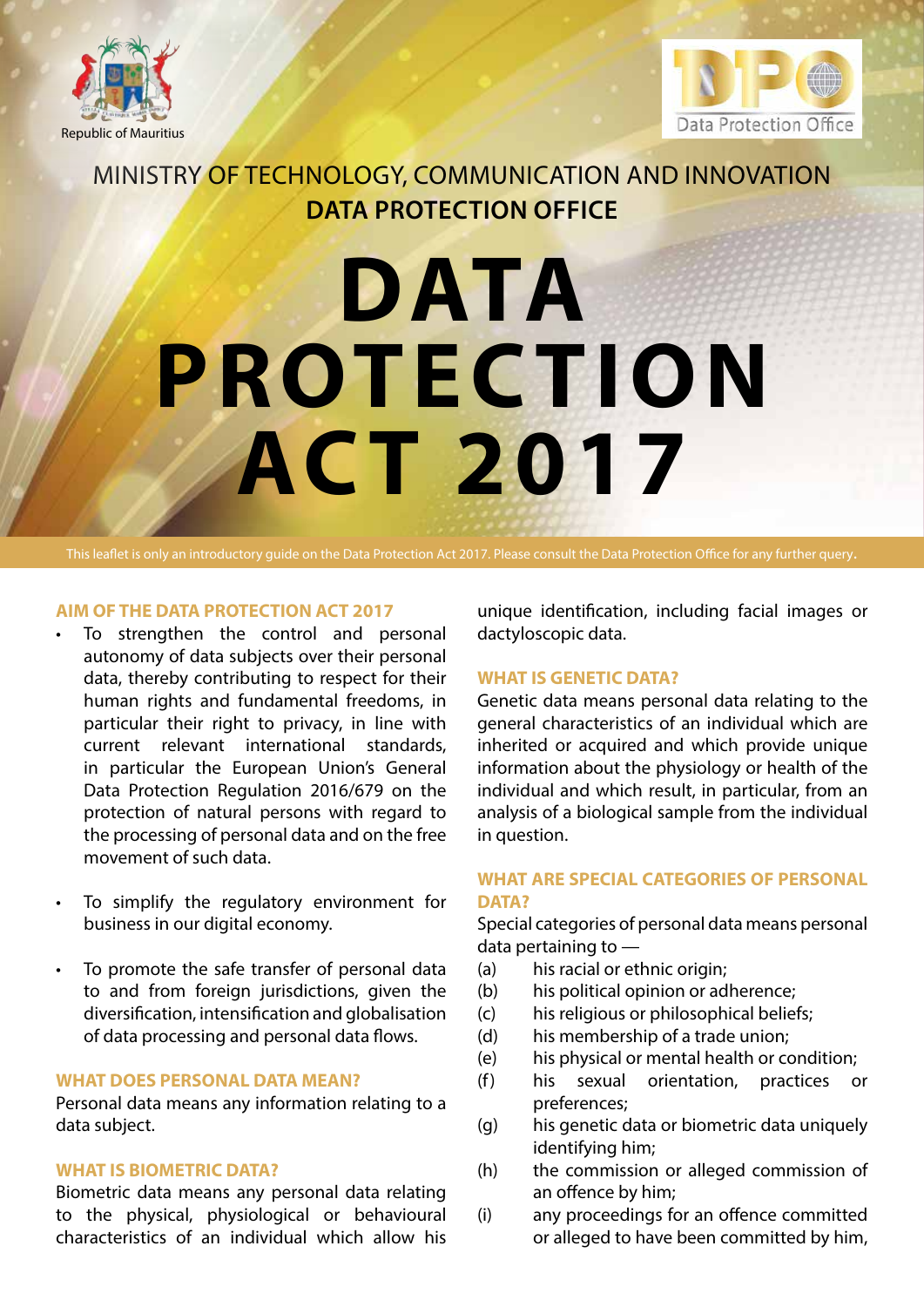the disposal of such proceedings or the sentence of any Court in the proceedings; or

(j) such other personal data as the Commissioner may determine to be sensitive personal data ;

#### **WHO IS A DATA SUBJECT?**

Data subject means an identified or identifiable individual, in particular by reference to an identifier such as a name, an identification number, location data, an online identifier or to one or more factors specific to the physical, physiological, genetic, mental, economic, cultural or social identity of that individual.

# **WHO IS A CONTROLLER?**

The person who or the public body which, alone or jointly with others, determines the purposes and means of the processing of personal data and has decision making power with respect to the processing.

#### **WHO IS A PROCESSOR?**

A processor is a person who, or a public body which, processes personal data on behalf of a controller.

#### **WHAT DOES PROCESSING MEAN?**

It is an operation or set of operations performed on personal data or sets of personal data, whether or not by automated means, such as collection, recording, organisation, structuring, storage, adaptation or alteration, retrieval, consultation, use, disclosure by transmission, dissemination or otherwise making available, alignment or combination, restriction, erasure or destruction.

#### **WHAT DOES PERSONAL DATA BREACH MEAN?**

It is a breach of security leading to the accidental or unlawful destruction, loss, alteration, unauthorised disclosure of, or access to, personal data transmitted, stored or otherwise processed.

#### **WHAT IS PSEUDONYMISATION?**

It is the processing of personal data in such a manner that the personal data can no longer be attributed to a specific data subject without the use of additional information and the additional information is kept separately and is subject to technical and organisational measures to ensure that the personal data are not attributed to an identified or identifiable individual.

#### **DATA PROTECTION OFFICE**

The Data Protection Office is a public office which acts with complete independence and impartiality and it is not subject to the control or direction of any other person or authority in the discharge of its functions. The head of the Office is the Data Protection Commissioner.

#### **WHAT ARE THE POWERS OF THE DATA PROTECTION COMMISSIONER?**

Part II of the Act deals with the powers of the Commissioner to enable her to carry out her functions under the Act. The Commissioner now has enhanced powers with regard to the handling of complaints namely the amicable resolution of disputes whenever possible.

#### **SHOULD CONTROLLERS AND PROCESSORS REGISTER WITH THE DATA PROTECTION OFFICE?**

Yes. PART III of the Act deals with the registration of controllers and processors. Section 14 provides: "No person shall act as controller or processor unless he or it is registered with the Commissioner". The registration will be for a **period not exceeding 3 years** and on the expiry of such period, the relevant entry will be cancelled unless the registration is renewed.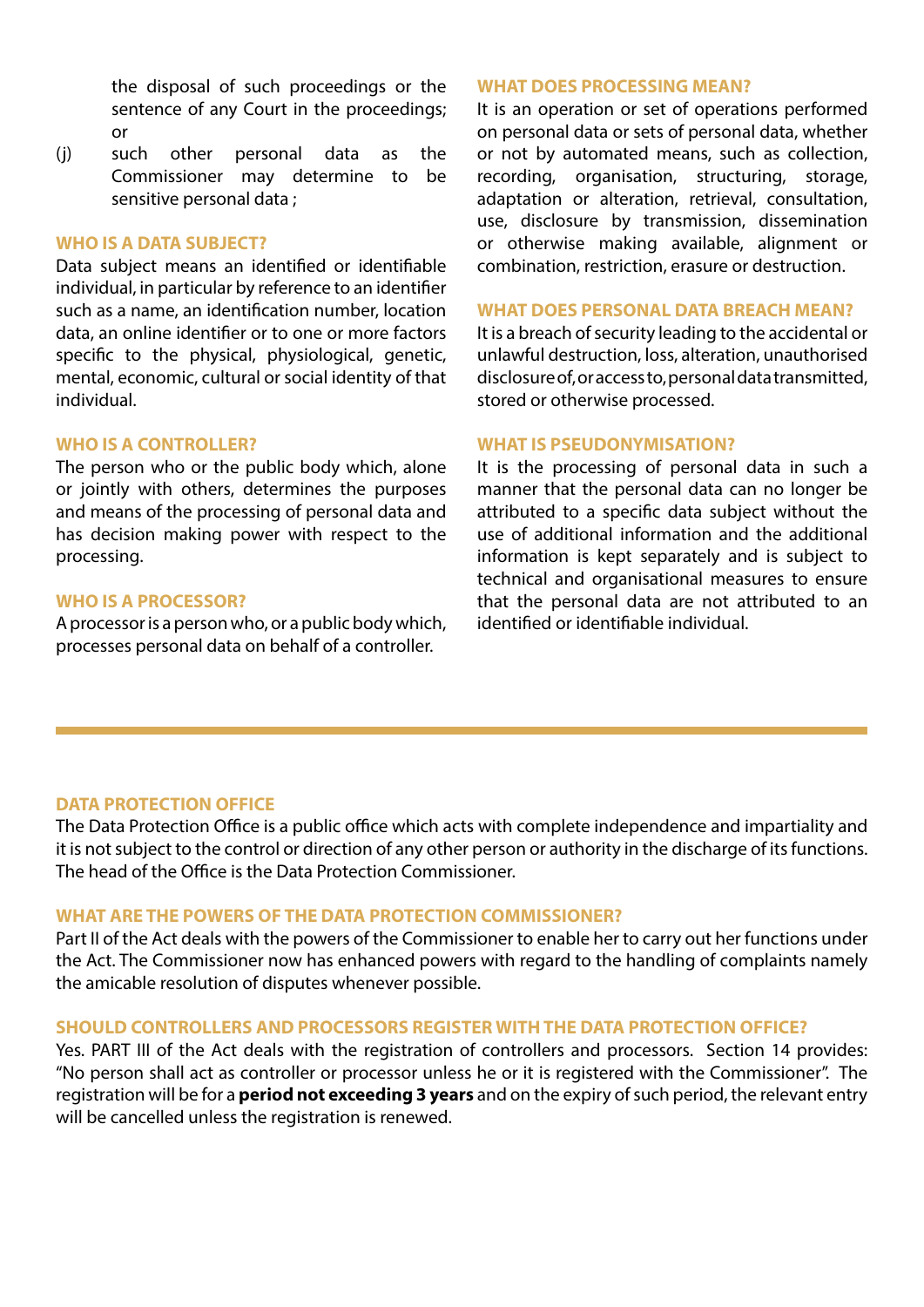# **WHAT ARE THE OBLIGATIONS OF CONTROLLERS AND PROCESSORS?**

PART IV of the Act relates to a number of obligations which have been imposed on controllers and processors to ensure that processing of personal data is done in a fair and lawful manner such as:

| <b>Principles relating to</b><br>processing of personal<br>data    | Controllers/processors need to ensure that processing of personal data is<br>lawful, fair, transparent, adequate, relevant, accurate, kept for as long as<br>required and proportionate to the purposes for which it is being processed.                                                                                                                                                                  |  |  |
|--------------------------------------------------------------------|-----------------------------------------------------------------------------------------------------------------------------------------------------------------------------------------------------------------------------------------------------------------------------------------------------------------------------------------------------------------------------------------------------------|--|--|
| <b>Duties of Controller</b>                                        | The controller must ensure all personal data is processed in compliance with<br>the Act, and be able to demonstrate compliance through a series of measures<br>including implementing appropriate data security and organisational<br>measures, keeping of documentation, designating a data protection officer,<br>amongst others.                                                                       |  |  |
| <b>Collection of personal</b><br>data                              | Conditions where controllers can collect personal data of data subject are<br>provided in this section.                                                                                                                                                                                                                                                                                                   |  |  |
| <b>Conditions for consent</b>                                      | Consent should be given by a clear affirmative act establishing a freely<br>given, specific, informed and unambiguous indication of the data subject's<br>agreement to the processing of personal data relating to him or her.<br>Accordingly, the controller bears the burden of proof for establishing the<br>data subject's consent to the processing of his personal data for a specified<br>purpose. |  |  |
| <b>Notification of a</b><br>personal data breach                   | As soon as the controller becomes aware that a breach has occurred, the<br>controller must notify the breach to the Data Protection Office without<br>undue delay and, where feasible, not later than 72 hours after having become<br>aware of it.                                                                                                                                                        |  |  |
| <b>Communication of</b><br>personal data breach<br>to data subject | The controller must also communicate the personal data breach to the data<br>subject without undue delay, where that breach is likely to result in a high<br>risk to the rights and freedoms of the individual.                                                                                                                                                                                           |  |  |
| <b>Duty to destroy</b><br>personal data                            | Where the purpose for keeping personal data has lapsed, every controller<br>shall destroy the data as soon as is reasonably practicable; and notify any<br>processor holding the data.                                                                                                                                                                                                                    |  |  |
| <b>Lawful processing</b>                                           | The Act lays down the conditions for legal basis required for processing.                                                                                                                                                                                                                                                                                                                                 |  |  |
| <b>Special categories of</b><br>personal data                      | The Act provides for the processing of special categories of personal data,<br>sensitive personal data, which now includes genetic and biometric data.                                                                                                                                                                                                                                                    |  |  |
| <b>Personal data of child</b>                                      | Children merit specific protection with regard to their personal data, as they<br>are less aware of the risks, consequences and safeguards concerned and<br>their rights in relation to the processing of personal data. The Act introduces<br>new safeguards for the processing of personal data of a child.                                                                                             |  |  |
| <b>Security of processing</b>                                      | In addition to security measures for ensuring confidentiality, integrity,<br>availability and recovery from failure, the introduction of new requirements<br>such as pseudonymisation and encryption has been provided.                                                                                                                                                                                   |  |  |
| <b>Prior security check</b>                                        | Provides for the power of the Data Protection Commissioner to perform<br>security checks and inspection of the security measures imposed on the<br>controller or processor.                                                                                                                                                                                                                               |  |  |
| <b>Record of processing</b><br>operations                          | The Act now requires the controller/processor to maintain records of their<br>processing activities.                                                                                                                                                                                                                                                                                                      |  |  |